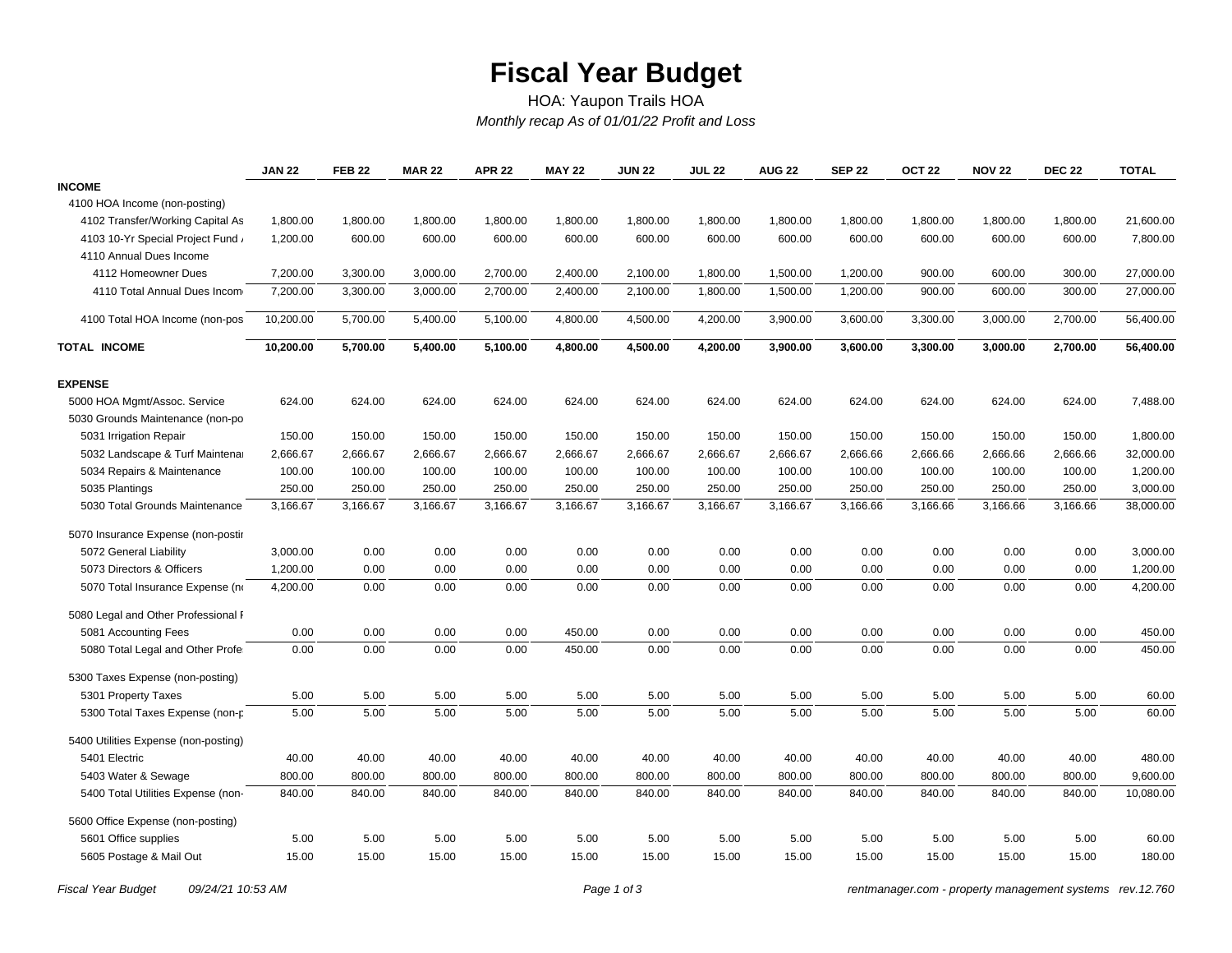|                                  | <b>JAN 22</b> | <b>FEB 22</b> | <b>MAR 22</b> | <b>APR 22</b> | <b>MAY 22</b> | <b>JUN 22</b> | <b>JUL 22</b> | <b>AUG 22</b> | <b>SEP 22</b> | OCT <sub>22</sub> | <b>NOV 22</b> | <b>DEC 22</b> | <b>TOTAL</b> |
|----------------------------------|---------------|---------------|---------------|---------------|---------------|---------------|---------------|---------------|---------------|-------------------|---------------|---------------|--------------|
| 5600 Total Office Expense (non-p | 20.00         | 20.00         | 20.00         | 20.00         | 20.00         | 20.00         | 20.00         | 20.00         | 20.00         | 20.00             | 20.00         | 20.00         | 240.00       |
| 5800 Other Expenses              |               |               |               |               |               |               |               |               |               |                   |               |               |              |
| 5801 Bank Fees                   | 0.00          | 0.00          | 0.00          | 0.00          | 0.00          | 0.00          | 0.00          | 30.00         | 0.00          | 0.00              | 0.00          | 0.00          | 30.00        |
| 5800 Total Other Expenses        | 0.00          | 0.00          | 0.00          | 0.00          | 0.00          | 0.00          | 0.00          | 30.00         | 0.00          | 0.00              | 0.00          | 0.00          | 30.00        |
| <b>TOTAL EXPENSE</b>             | 8,855.67      | 4,655.67      | 4,655.67      | 4,655.67      | 5,105.67      | 4,655.67      | 4,655.67      | 4,685.67      | 4,655.66      | 4,655.66          | 4,655.66      | 4,655.66      | 60,548.00    |
| <b>NET INCOME</b>                | 1,344.33      | 1,044.33      | 744.33        | 444.33        | $-305.67$     | $-155.67$     | $-455.67$     | $-785.67$     | $-1,055.66$   | $-1,355.66$       | $-1,655.66$   | $-1,955.66$   | $-4,148.00$  |
| <b>NET INCOME SUMMARY</b>        |               |               |               |               |               |               |               |               |               |                   |               |               |              |
| Income                           | 10,200.00     | 5,700.00      | 5,400.00      | 5,100.00      | 4,800.00      | 4,500.00      | 4,200.00      | 3,900.00      | 3,600.00      | 3,300.00          | 3,000.00      | 2,700.00      | 56,400.00    |
| Expense                          | $-8,855.67$   | $-4,655.67$   | $-4,655.67$   | $-4,655.67$   | $-5,105.67$   | $-4,655.67$   | $-4,655.67$   | $-4,685.67$   | $-4,655.66$   | $-4,655.66$       | $-4,655.66$   | $-4,655.66$   | $-60,548.00$ |
| <b>NET INCOME</b>                | 1,344.33      | 1,044.33      | 744.33        | 444.33        | $-305.67$     | $-155.67$     | $-455.67$     | $-785.67$     | $-1,055.66$   | $-1,355.66$       | $-1,655.66$   | $-1,955.66$   | $-4,148.00$  |
|                                  |               |               |               |               |               |               |               |               |               |                   |               |               |              |